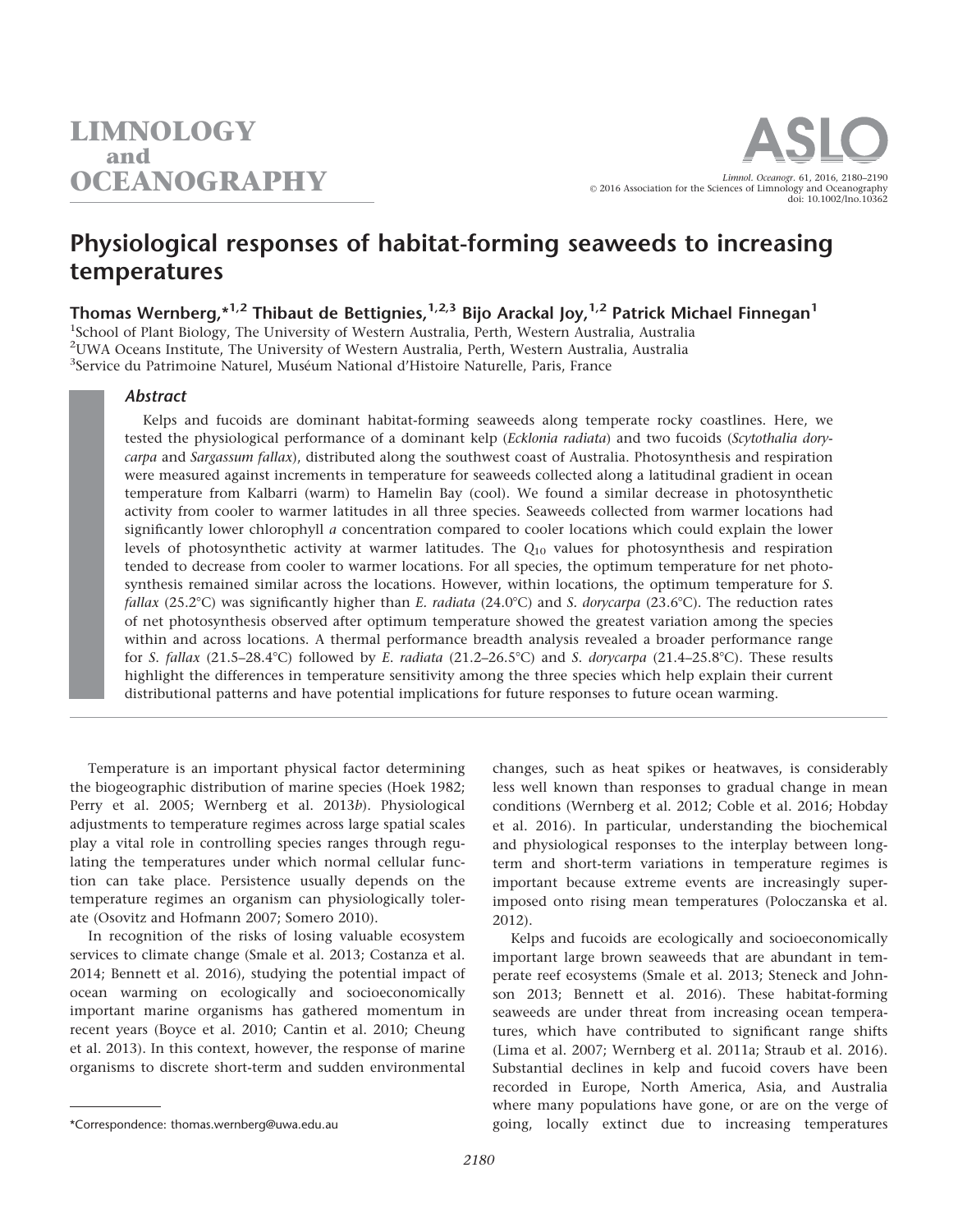(Johnson et al. 2011; Tanaka et al. 2012; Raybaud et al. 2013; Smale and Wernberg 2013; Voerman et al. 2013; Filbee-Dexter et al. 2016 ,Wernberg et al. 2016).

The western Australian coast is a tropical–temperate transition zone with high species richness and endemism (Phillips 2001; Bennett et al. 2016). A recent study of the habitat structure of seaweed forests along the west coast south of  $\sim$  28°S revealed significant temperature-related variation in the distribution Ecklonia radiata, Scytothalia dorycarpa and Sargassum spp., three of the most abundant and dominant seaweeds in the region (Wernberg et al. 2011b). The kelp E. radiata was abundant across all latitudes while fucoid canopies changed gradually from Sargassum spp. to S. dorycarpa from warm to cool latitudes (Wernberg et al. 2011b). Subsequently, in early 2011, the marine ecosystems along the west coast of Australia experienced the highestmagnitude warming event on record. Temperature anomalies  $2-4$ °C above long-term means persisted for more than 10 weeks and caused substantial impacts on the marine ecosystem (Pearce and Feng 2013; Wernberg et al. 2013a ,Wernberg et al. 2016). Among the most prominent changes seen were  $\sim$  100 km range contractions of *E. radiata* and *S. dorycarpa*, with local extinctions in Kalbarri and Jurien Bay respectively, and a concurrent expansion of Sargassum spp. canopies (Smale and Wernberg 2013; Wernberg et al. 2013a; Bennett et al. 2015b ,Wernberg et al. 2016). Similar transitions from kelp to Sargassum dominance have been seen in Japan, another warming region (Tanaka et al. 2012).

These distribution patterns and responses to extreme warming are likely related to the temperature tolerances of the seaweeds, reflecting their biogeographic and evolutionary histories. E. radiata is a warm temperate kelp species whereas Sargassum spp. is a predominantly tropical genus, that dominates the tropical seaweed flora at Ningaloo Reef to the north (Fulton et al. 2014). S. dorycarpa, in contrast, belongs to a monospecific genus endemic to southern Australia (Womersley 1987) and is likely to have evolved from the cool, temperate Tethyan marine flora on the southern coast (Phillips 2001).

Constant fluctuations are superimposed onto the progressively changing environment. The capacity of species and populations to withstand these fluctuations depend on their thermal safety margins (distance between ambient and lethal temperature) (Bennett et al. 2015a). Consequently, assessing the impacts of ocean warming on habitat-forming seaweeds requires an understanding of physiological responses to short-term temperature variability under different climatic conditions. Photosynthesis, the basis of primary productivity, is a core metabolic process often measured as an indicator of seaweed stress-responses (Hurd et al. 2014). Specifically, high temperatures can result in denaturation of proteins and damage to heat-labile enzymes or membranes of the photosynthetic apparatus (Daniel et al. 1996). There is currently a limited understanding of how well different seaweeds cope with temperature variability and the consequences of long-term temperature increases (Bennett et al. 2015a). Recent studies have documented a broad range of responses from physiological adjustments to maintain performance to physiological collapse and range contraction of ecologically important seaweeds (Smale and Wernberg 2013; Tait and Schiel 2013; Colvard et al. 2014; Jueterbock et al. 2014).

The current study tested the effect of increasing ocean temperatures on key metabolic processes in the fully grown macroscopic stages of E. radiata, S. dorycarpa and S. fallax from different temperature regimes. In doing so, this study aimed to provide knowledge on the short-term temperature conditions each species can tolerate, and how this might change under different long-term growth temperatures. This provides an understanding of the physiological mechanisms which underpin current distribution patterns, seaweed responses to extreme events such as the 2011 marine heatwave and the future distribution of these ecologically important seaweeds.

# Materials and methods

# Study location and collection of seaweed species

The temperature conditions of the western Australian coastline are strongly influenced by the Leeuwin Current, which is a southward flow of warm, low-nutrient water along the continental shelf (Pearce 1991). The Leeuwin Current creates a natural temperature gradient along the coast, and a remarkable opportunity to study the influence of ocean temperature on physiological and ecological processes (Smale and Wernberg 2009; Stæhr and Wernberg 2009; Wernberg et al. 2010).

Seaweed samples were collected along a  $2-4$ °C temperature gradient covering a stretch of about  $\sim$  700 km coastline from Kalbarri (27°67' S, 114°15' E), Jurien Bay (30°26' S, 114°97′ E), Marmion (31°85′ S, 115°70′ E) and Hamelin Bay  $(34°21' S, 115°01' E)$  (see Fig. 1). Five replicates (independent thalli a few meters apart) of each available species were collected from 10 m to 12 m deep reefs at each location between December 2012 to March 2013 (austral summer). Sargassum fallax was found at all four locations, Ecklonia radiata was found at Jurien Bay, Marmion and Hamelin Bay, and Scytothalia dorycarpa was found only at Marmion and Hamelin Bay. All freshly collected algal thalli were transported to the laboratory and maintained under dim light ( $\sim 20 \mu$ mol photons  $m^{-2}$  s<sup>-1</sup>; similar to natural sub-canopy conditions at 10–12 m depth, Wernberg et al. 2005) and natural photoperiod ( $\sim 12 : 12$  L : D) at 12°C for 24 h before being used in experiments. This temperature is close to the lowest temperatures experienced by these species across their distribution in Australia and was chosen to acclimatise the tissues to the starting conditions of the experiments.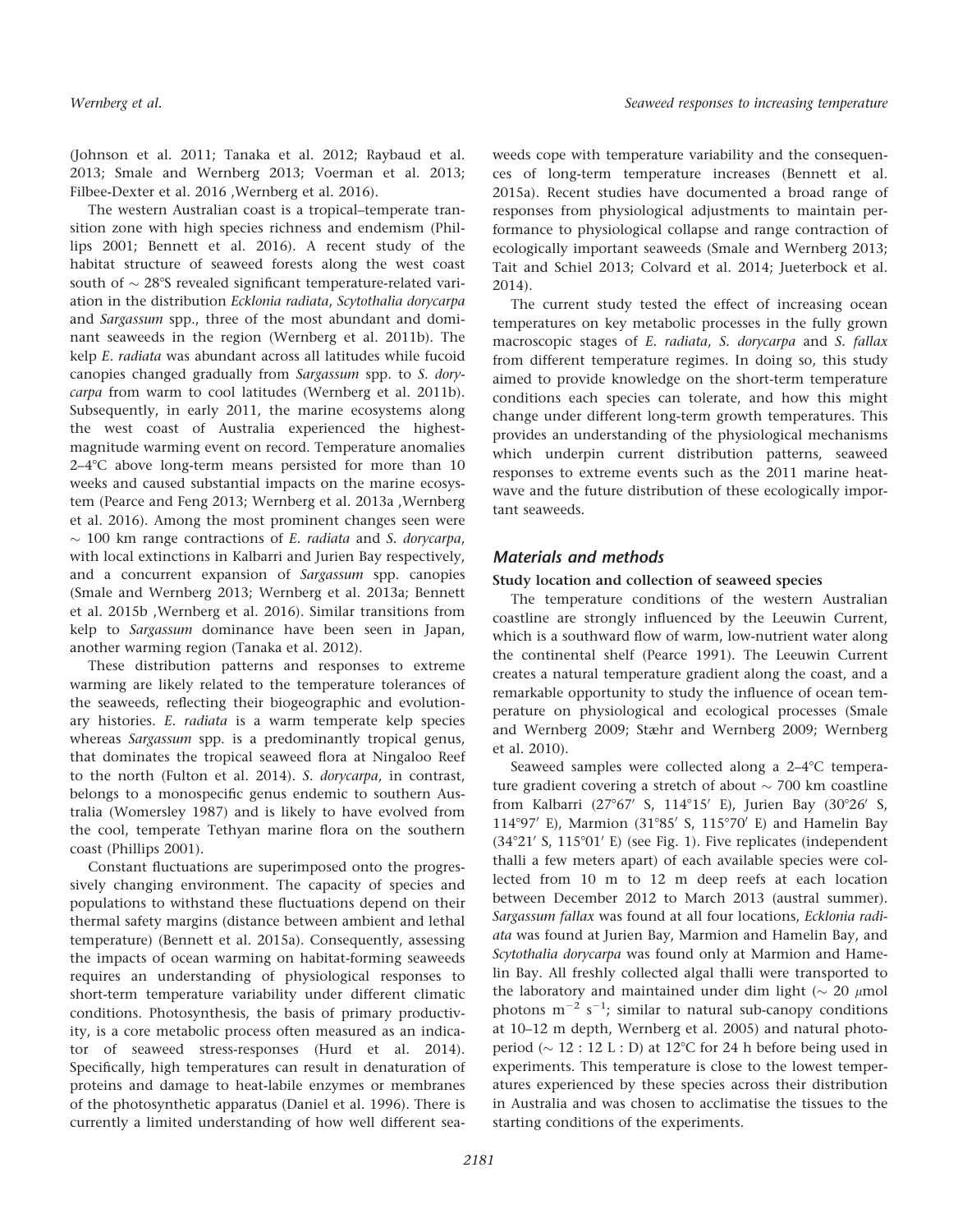

Fig. 1. Seaweed collection sites along the southwest Australian coast. The plot shows the satellite derived monthly sea surface temperature (SST) from January 2012 to June 2013 and the annual climatological means for the 30-yr period 1981–2010. [Color figure can be viewed at [wileyonlineli](http://wileyonlinelibrary.com)[brary.com](http://wileyonlinelibrary.com)]

To demonstrate ambient water temperatures for the sampling sites during and prior to the sampling period, we obtained sea surface temperatures (SST) from January 2012 to June 2013 (Fig. 1). Climatological annual mean temperatures from 1981 to 2012 were also obtained to illustrate long-term differences across locations (Fig. 1). Temperature data was obtained from the National Oceanic and Atmospheric Administration (NOAA) optimum interpolation (OI) version 2 data which is computed on a 1-degree grid and combines satellite data with in situ observations. Satellite SST's are known to be a good proxy for in situ temperatures, although shot-term (days) events might not be fully captured (Smale and Wernberg 2009).

#### Photosynthesis and respiration

To standardise sampling, epiphyte-free pieces of tissue  $(220 \pm 48 \text{ mg dry weight}, \text{mean} \pm \text{SE})$  from the lower half of the thallus were used to measure net photosynthesis and respiration following the protocol of Stæhr and Wernberg (2009). All tissue samples were measured in a temperature-controlled bath which allowed simultaneous incubation of 10 individual tissue samples, five blackened

and five clear at 530  $\mu$ mol photons m<sup>-2</sup> s<sup>-1</sup>, similar to open canopy light conditions at 10–12 m depth (Wernberg et al. 2005). The samples were incubated in 120 mL flasks under gentle shaking for  $\sim$  45 min at each successive measurement temperature (10°C, 15°C, 20°C, 22°C, 24°C, 26°C,  $28^{\circ}$ C, and  $30^{\circ}$ C). Subsequently, photosynthesis and dark respiration were measured via oxygen exchange using an YSI Pro oxygen probe (California, U.S.A.). The probe was calibrated regularly.

#### Pigment analyses

The photosynthetic pigments chlorophyll  $a$  (Chl  $a$ ) and chlorophyll  $c$  (Chl  $c$ ) were extracted from tissues of a subset of three randomly selected individuals. Extractions were done with 90% acetone in the dark and kept overnight at  $4^{\circ}$ C. The extract was centrifuged (5000  $\times$  g) and absorption measured spectrophotometrically. Pigment concentrations were calculated following the method of Jeffrey and Humphrey (1975).

#### Parameter calculations

The maximum rate of gross photosynthesis  $(GP_{max})$  was determined by nonlinear regression of net photosynthesis (NP) at irradiance (E) normalised to dry weight according to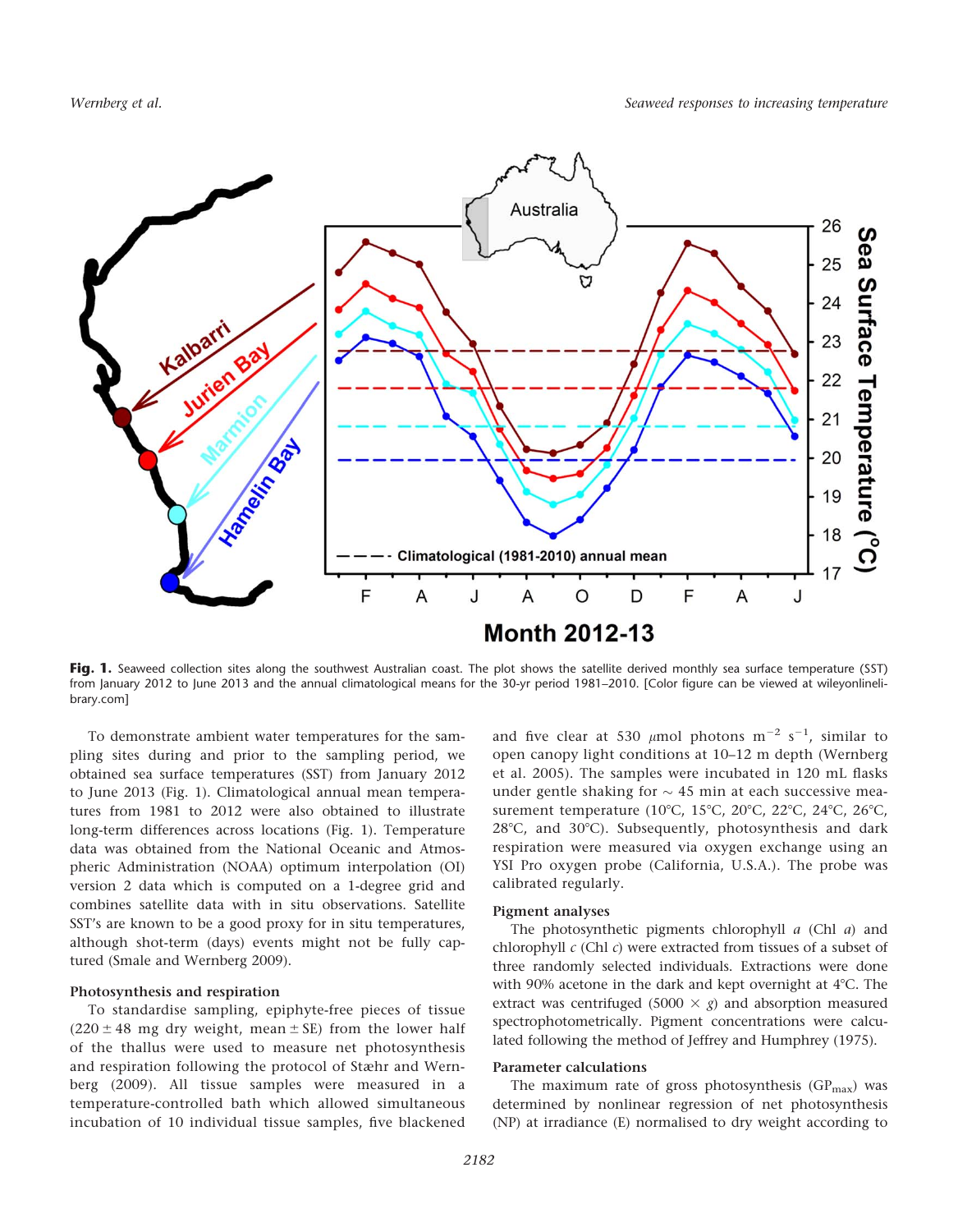a saturating exponential model (Webb et al. 1974). Dark respiration ( $R_D$ ) is the respiration rate at  $E = 0$ . The maximum rate of net photosynthesis (NP<sub>max</sub>), was calculated as  $GP_{max}$ - $R_{\text{D}}$ . For each specimen and temperature treatment, optimum temperature  $(T_{\text{opt}})$  for net photosynthesis was calculated using a Gaussian fit to each temperature-response curve. To assess the differences in the temperature response between the species at each location and the same species at different locations,  $Q_{10}$  was calculated according to the equation:

$$
Q_{10} = (Rate_2/Rate_1)^{\left[\frac{10}{T_2 - T_1}\right]}
$$
 (1)

where, Rate<sub>1</sub> and Rate<sub>2</sub> were reaction rates measured at temperatures  $T_1$  (low temperature) and  $T_2$  (high temperature), respectively. The  $Q_{10}$ , defined as the change in rate of a reaction with a rise in temperature of  $10^{\circ}$ C, was calculated for the temperature intervals from  $10^{\circ}$ C to  $20^{\circ}$ C for net photosynthesis and dark respiration. To understand the effect of increasing temperature above  $T_{\text{opt}}$ , the decrease in rate from  $T_{\text{opt}}$  to 30°C was calculated from the slope of each temperature-response curve using a Gaussian fit.

Thermal performance curves were constructed (Eggert et al. 2003), to determine the thermal performance breadth of each species, defined as the temperature range at which performance meets or exceeds a threshold (arbitrarily set at 80% of performance at maximum net photosynthesis). Marmion and Hamelin Bay were selected for this analysis as all three seaweeds were only available from these two locations. A Gaussian fit was used to estimate the temperature range and a curve was constructed for each species from the average rates of maximum net photosynthesis from these two locations.

### Statistical analyses

Differences in oxygen metabolism between temperature treatments and estimates of temperature-response curves were tested with one-way analysis of variance (ANOVA). To compare the effect of the treatment temperature on metabolic response variables, the effect of increasing temperature on all species in each location and each species in all locations was analysed. All data was tested for homogeneity of variances (Levene's test) and data were transformed  $(log_{10})$ when normal distribution was not supported. Pair-wise comparisons (Tukey's test,  $p < 0.05$ ) were carried out to ascertain which treatments differed from one another. All data analysis was performed using SPSS Statistics 22 (IBM Corp. 2013).

#### Results

#### Effect of temperature on net photosynthesis and respiration rates

Water temperatures along the coastal gradient ranged from  $22.5-25.5^{\circ}$ C (Kalbarri) to  $20.5-22.5^{\circ}$ C (Hamelin Bay) during the collection of seaweeds (December to March, Fig. 1). Irrespective of the location from which they were collected, an increase in incubation temperature resulted in an increase in the net photosynthetic rate in Scytothalia dorycarpa, Ecklonia radiata, and Sargassum fallax up to a temperature optimum (Fig. 2A–D) beyond which there was a decline in net photosynthetic rates. In general, the net rate of photosynthesis in each species decreased with decreasing latitude (and increasing ocean temperature) from Hamelin Bay to Kalbarri. In all the three species, net photosynthesis rates in samples collected from cool-acclimated conditions (Hamelin Bay) were more sensitive (steeper slopes) to the shortterm successive increases in measurement temperature than samples collected from warm-acclimated conditions (Marmion to Kalbarri) (Fig. 2).

In contrast to net photosynthetic rates, dark respiration rates increased at successive temperature increases up to 30°C with no indication of an optimum temperature (Fig. 2E–H). Similar to photosynthesis, respiration at most measurement temperatures was higher in samples from lower latitudes. At lower measurement temperatures, respiration rates tended to be similar across species, but at higher measurement temperatures, S. fallax respired more slowly than the other species (Fig. 2E–H).

#### Effect of temperature on photosynthetic parameters

Q<sup>10</sup> values for net photosynthesis were 13% higher at Hamelin Bay and showed a decreasing trend towards the warmer locations (Fig. 3A). The  $Q_{10}$  values were significantly different ( $p < 0.05$ ) for *S. fallax* when compared across all the locations but *E. radiata* and *S. dorycarpa* did not show significant latitude-dependant variation (Table 1). Furthermore, Q<sup>10</sup> values for the different species at each location were not significantly different (Table 1).  $Q_{10}$  values for dark respiration also showed a decreasing trend from cooler to warmer locations (Fig. 3B). However, no significant latitudedependant differences were observed within or between species (Table 1).

Optimum temperature  $(T_{\text{opt}})$  for photosynthesis in S. dorycarpa, E. radiata, and S. fallax displayed differences between species but not across latitude (within species).  $T_{\text{opt}}$  of S. fallax was significantly higher ( $p < 0.05$ ) than E. radiata and S. dorycarpa (Fig. 3C; Table 2) in Marmion and Hamelin Bay but no significant difference was observed between E. radiata and S. fallax in Jurien Bay. Once averaged across locations S. *fallax* had the highest  $T_{opt}$  for net photosynthesis (25.2°C) followed by E. radiata (24.0°C) and S. dorycarpa (23.6°C). The reduction rate (slope of the net photosynthesis decreases above  $T_{\text{opt}}$ ) showed the greatest variation among the photosynthetic parameters studied (Fig. 3D). The reduction rate was significantly different  $(p < 0.05)$  across locations within each species (Table 2; Fig. 3D). The reduction rate was also significantly different between species collected from Hamelin Bay and Marmion (Table 2). The reduction rate was higher in Hamelin Bay  $(\sim 20\%)$  and decreased gradually toward warmer locations.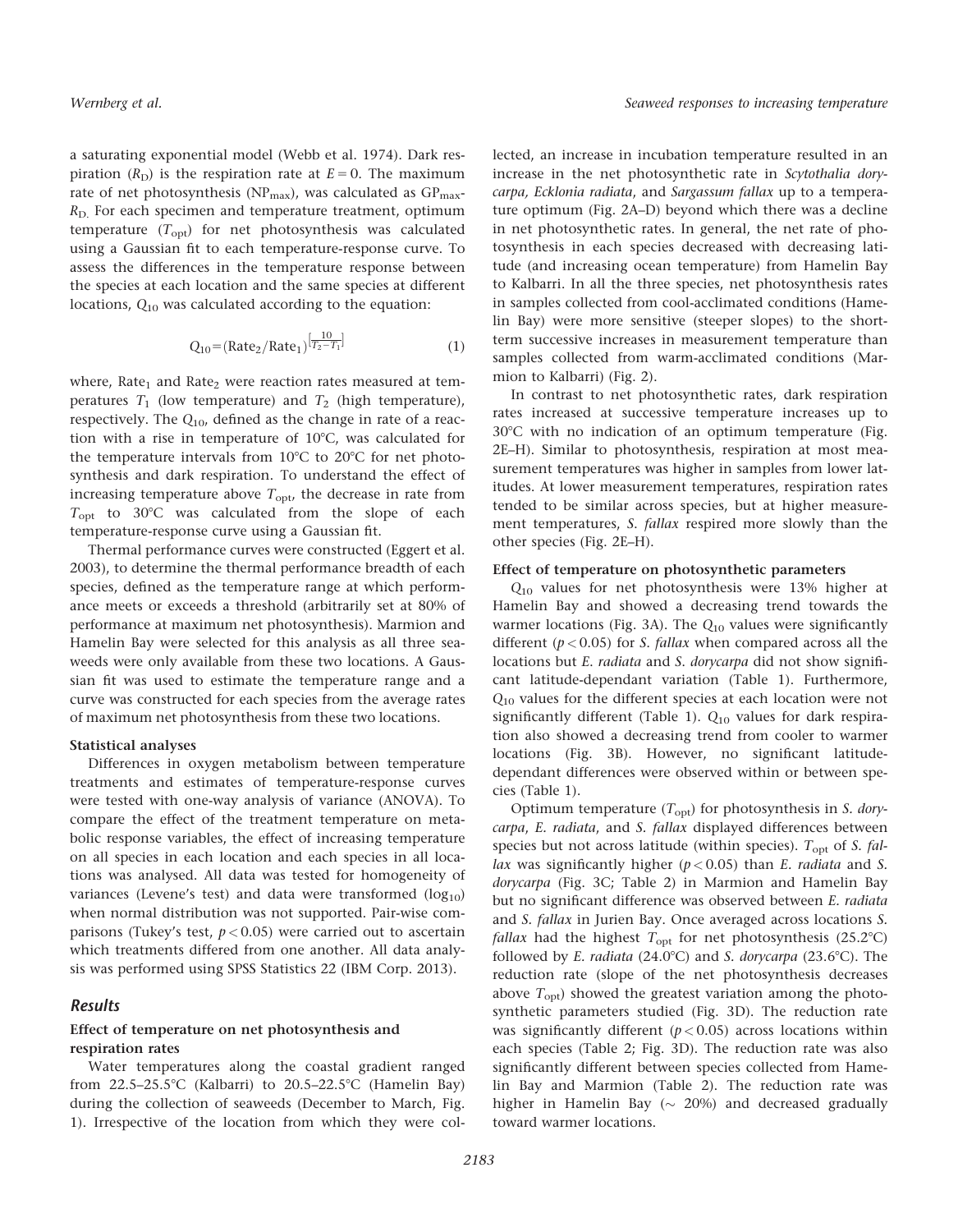

Fig. 2. Net photosynthesis (A–D) and dark respiration (E–H) rates for Scytothalia dorycarpa, Ecklonia radiata, and Sargassum fallax from Kalbarri (A, E), Jurien Bay (B, F), Marmion (C, G) and Hamlin Bay (D, H), incubated for 45 min at each successively higher temperature. All data are in mean  $\pm$  SE (n = 5).

The breadth of temperature performance, defined as the temperature range over which net photosynthesis is at least 80% of maximum rate of net photosynthesis was greatest for S. fallax  $(21.5-28.4^{\circ}\text{C})$  followed by E. radiata  $(21.2-26.5^{\circ}\text{C})$ 

and in S. dorycarpa  $(21.4-25.8^{\circ}C)$  (Fig. 4). The breadth of temperature performance (Fig. 4) provided further information on temperature sensitivity of the three species (complementary to  $T_{\text{opt}}$  results). Again, it showed the high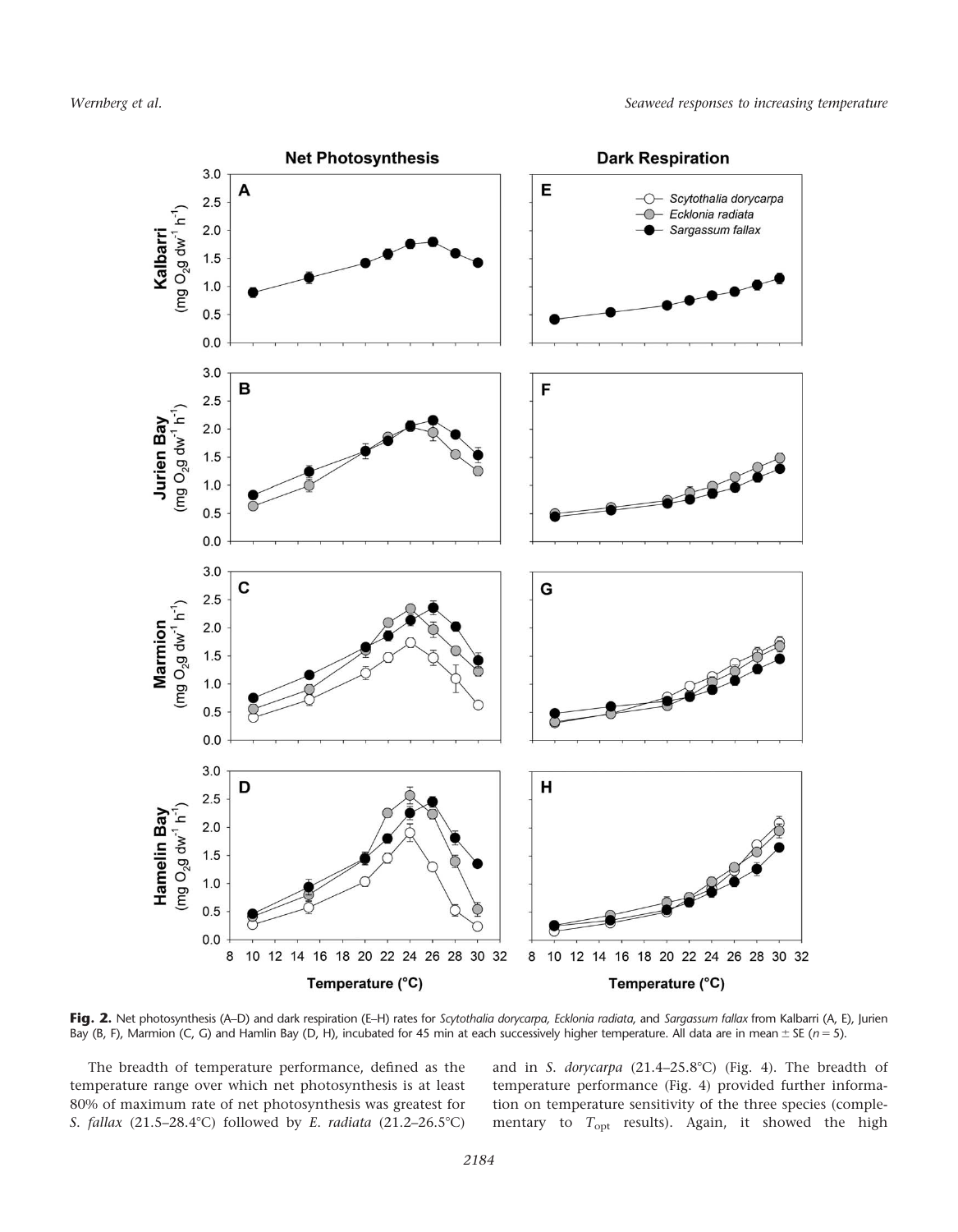

Fig. 3. Box plots of temperature-response parameters of Scytothalia dorycarpa, Ecklonia radiata, and Sargassum fallax. The bottom line of the box represents the  $25<sup>th</sup>$  percentile, the centre line of the box represents the median value and the top line of the box represents the  $75<sup>th</sup>$  percentile. The lower and upper whiskers represent the lowest and the highest values in the data. The dotted line inside the box represents the arithmetic mean. All data are in mean  $\pm$  SD (n = 5).

temperature tolerance of S. fallax (Figs. 2, 3C) but highlighted a difference in temperature sensitivity between E. *radiata* and S. *dorycarpa* not found previously. There was a  $\sim$ 1°C difference in the breath of temperature performance between E. radiata (5.3°C) and S. dorycarpa (4.4°C) towards the warmer temperatures (similar lower limit: respectively  $21.4$ °C and  $21.2$ °C).

### Effect of temperature on pigment content

The chlorophyll concentration gradually increased from warmer to cooler locations in all three species (Table 3). There was a significant difference in Chl a content in each species across the sampled locations (Table 4). Chl  $c$  concentration also showed a similar trend like Chl a, but the decline was not as strong as for Chl a, resulting in a downward trend for Chl  $a$  : Chl  $c$  ratio.

### **Discussion**

Our study demonstrated that Ecklonia radiata, Scytothalia dorycarpa, and Sargassum fallax, the three dominant large brown seaweeds in southwestern Australia, showed variation in physiological responses to short-term temperature increases along a latitudinal temperature gradient. The observed differences were consistent with the biogeographic and evolutionary history of these seaweeds, and their responses to a recent warming event, suggesting these traits could have implications for the competitiveness and distribution of these species in a warmer future.

The three seaweeds had similar optimum temperature  $(T_{\text{opt}})$  for photosynthesis across locations. However, within locations *S. fallax* exhibited significantly higher  $T_{opt}$  compared to E. radiata and S. dorycarpa. Significant differences between species and locations in the reduction rate above  $T_{\text{opt}}$  highlighted the negative impact of supra-optimal temperatures on the overall photosynthetic performance for all species. We also observed lower pigment concentrations and  $Q_{10}$  values for net photosynthesis and dark respiration at warmer locations compared to cooler locations. The thermal performance breadth analysis revealed a wider operating range for S. fallax compared to E. radiata and S. dorycarpa. Collectively, these results show a clear thermal performance hierarchy across these species (S. fallax > E. radiata > S. dorycarpa) and general physiological adjustments in response to long-term growth temperatures. Interestingly, warm-adjusted seaweeds were less responsive to short-term changes in temperature and the differences among species were more related to performance at supra-optimal conditions than optima per se.

Net rate of photosynthesis increased with increasing incubation temperature up to a temperature optimum for all species in this study. These temperature optima  $(23.6-25.2^{\circ}C)$ were very close to the observed maximum summer temperatures  $(22.5-25.5^{\circ}C)$  suggesting all species currently persist close to the limit of optimal performance where the observed physiological differences could play a role in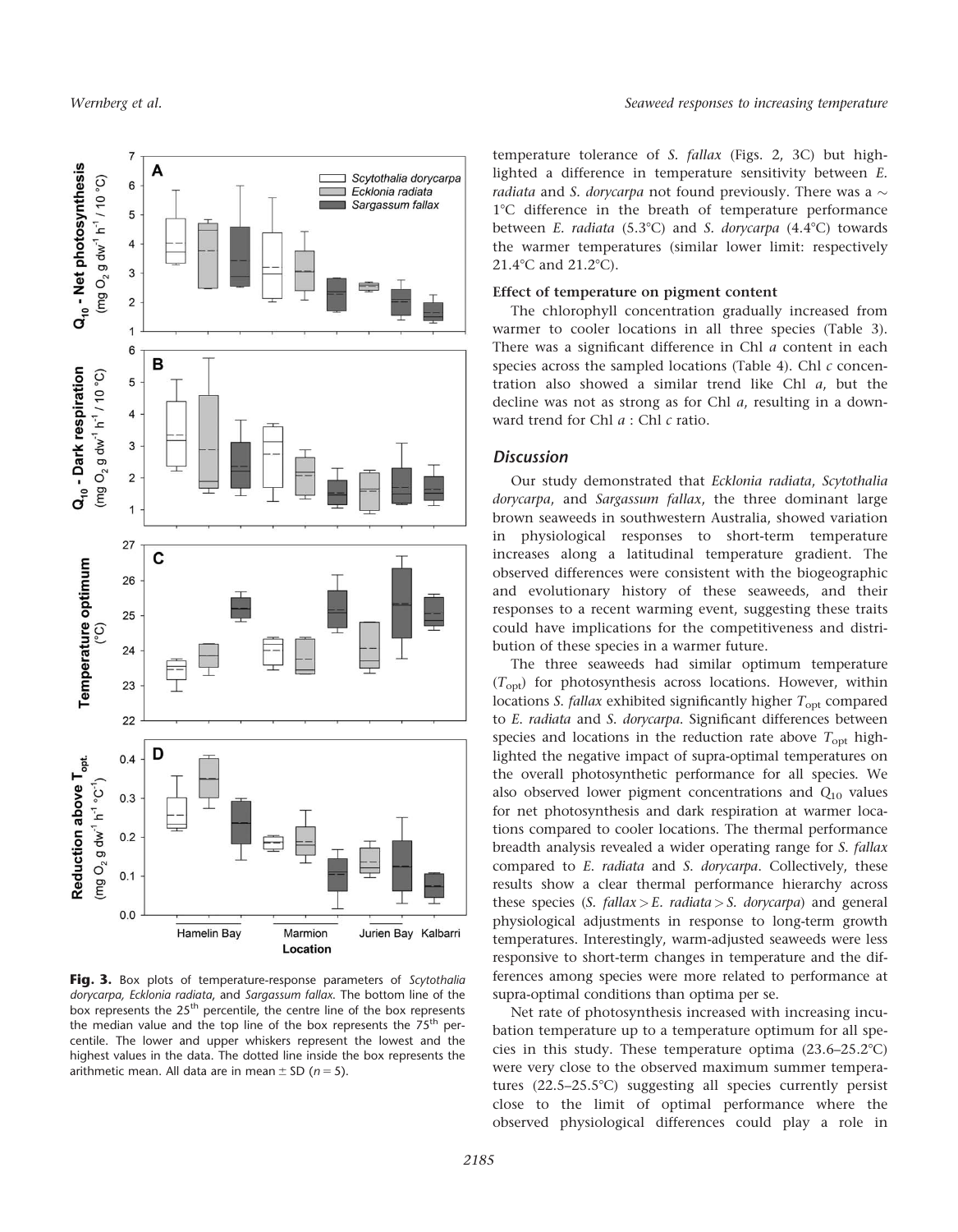| Source                         |    |           | $Q_{10}$ NP |       |                | $Q_{10}$ RD |      |      |       |  |  |
|--------------------------------|----|-----------|-------------|-------|----------------|-------------|------|------|-------|--|--|
|                                | df | <b>MS</b> |             | n     | Pair-wise test | df          | MS   |      |       |  |  |
| Kalbarri-species               | Nd | nd        | nd          | nd    | nd             | nd          | nd   | nd   | nd    |  |  |
| Jurien Bay-species             |    | 0.26      | 0.61        | 0.456 | ns             |             | 0.03 | 0.07 | 0.800 |  |  |
| Marmion-species                |    | 0.37      | 0.33        | 0.724 | ns             |             | 1.86 | 3.34 | 0.070 |  |  |
| Hamelin Bay-species            |    | 0.40      | 0.30        | 0.749 | ns             |             | 1.21 | 0.69 | 0.519 |  |  |
| Scytothalia dorycarpa-location |    | 1.71      | 1.11        | 0.324 | ns             |             | 0.89 | 0.76 | 0.409 |  |  |
| Ecklonia radiata-location      |    | .89       | 2.63        | 0.113 | ns             | 2           | 2.16 | 1.67 | 0.230 |  |  |
| Sargassum fallax-location      |    | 2.95      | 4.15        | 0.024 | Ham > Kal      |             | 0.71 | 1.51 | 0.249 |  |  |

|  |  |  |  |  |  |  |  | <b>Table 1.</b> Results of one-way ANOVA of $Q_{10}$ calculated for net photosynthesis (NP) and dark respiration (RD).* |  |  |  |  |  |
|--|--|--|--|--|--|--|--|-------------------------------------------------------------------------------------------------------------------------|--|--|--|--|--|
|--|--|--|--|--|--|--|--|-------------------------------------------------------------------------------------------------------------------------|--|--|--|--|--|

\*Values that were significantly different ( $p < 0.05$ ) are indicated in bold. (nd, not determined; ns, not significant; Kal, Kalbarri; Ham, Hamelin Bay).

Table 2. Results of one-way ANOVA of temperature optimum ( $T_{\rm opt}$ ) for net photosynthesis and reduction rate in net photosynthesis observed after  $T_{\text{opt}}$ .\*

|                                |                      |      | $T_{\rm opt}$ NP |                |                     |                 | Reduction rate after $T_{\text{opt}}$ |       |                |                     |
|--------------------------------|----------------------|------|------------------|----------------|---------------------|-----------------|---------------------------------------|-------|----------------|---------------------|
| Source                         | F<br>df<br><b>MS</b> |      | Ŋ                | Pair-wise test |                     | df<br><b>MS</b> |                                       | D     | Pair-wise test |                     |
| Kalbarri-species               | nd                   | nd   | nd               | nd             | nd                  | nd              | nd                                    | nd    | nd             | nd                  |
| Jurien Bay-species             |                      | 4.10 | 4.79             | 0.060          | ns                  |                 | 0.00                                  | 0.09  | 0.768          | ns                  |
| Marmion-species                |                      | 2.68 | 5.25             | 0.023          | $Sar > Eck$ , $Scy$ | 2               | 0.01                                  | 5.48  | 0.020          | $Sar < Eck$ , $Scy$ |
| Hamelin Bay-species            |                      | 4.20 | 33.82            | < 0.001        | $Sar > Eck$ , $Scy$ | 2               | 0.02                                  | 5.10  | 0.025          | Sar < Eck           |
| Scytothalia dorycarpa-location |                      | 0.29 | 0.52             | 0.493          | ns                  |                 | 0.01                                  | 7.10  | 0.029          | Ham > Mar           |
| Ecklonia radiata-location      |                      | 0.06 | 0.22             | 0.806          | ns                  | 2               | 0.06                                  | 27.40 | < 0.001        | $Ham > Mar$ , Jur   |
| Sargassum fallax-location      |                      | 0.07 | 0.15             | 0.931          | ns                  | 3               | 0.03                                  | 7.00  | 0.003          | Ham > Jur, Mar, Kal |

\*Values that were significantly different ( $p < 0.05$ ) are indicated in bold (nd, not determined; ns, not significant; Kal, Kalbarri; Jur, Jurien Bay; Mar, Marmion; Ham, Hamelin Bay; Scy, Scytothalia dorycarpa; Eck, Ecklonia radiata; Sar, Sargassum fallax).



Fig. 4. The breadth of thermal performance of Scytothalia dorycarpa, Ecklonia radiata, and Sargassum fallax collected from Marmion and Hamelin Bay. The temperature range over which net photosynthesis is at least 80% of maximum net photosynthesis is shown for each species.

determining current and future distribution patterns. For example, an additional  $1-2$ °C warming as predicted for the coming decades (Lough et al. 2012) would cause a substantial decline in performance of S. dorycarpa and E. radiata but not necessarily in S. fallax thus increasing its relative competitive advantage. Moreover, these physiological differences help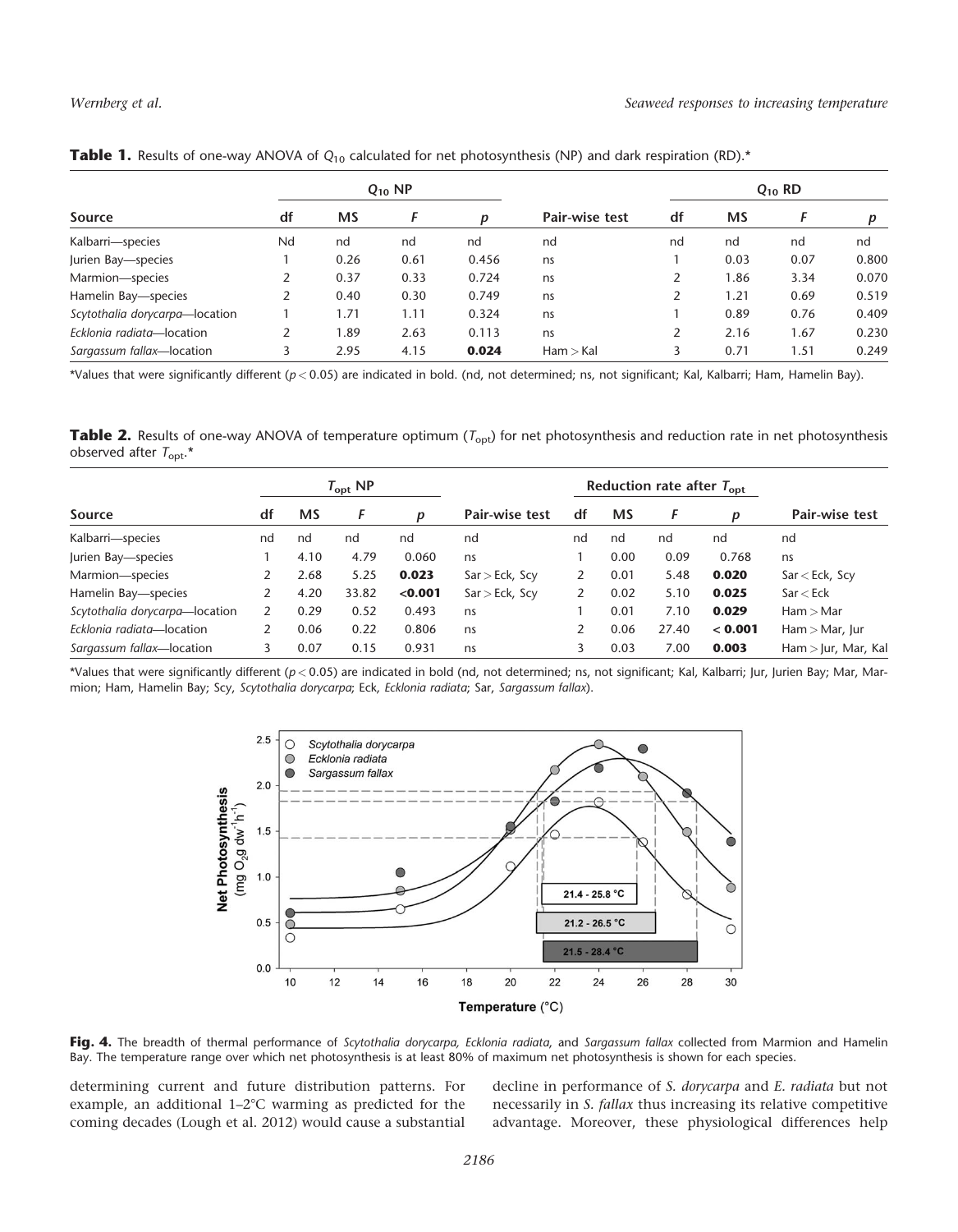| <b>Species</b>        | <b>Location</b> | Chl $a$         | Chl c           | Chl $a:$ Chl c ratio |
|-----------------------|-----------------|-----------------|-----------------|----------------------|
| Scytothalia dorycarpa | <b>Marmion</b>  | $1.95 \pm 0.10$ | $1.36 \pm 0.07$ | $1.44 \pm 0.10$      |
|                       | Hamelin Bay     | $2.45 \pm 0.14$ | $1.45 \pm 0.04$ | $1.67 \pm 0.05$      |
| Ecklonia radiata      | Jurien Bay      | $1.73 \pm 0.11$ | $1.30 \pm 0.07$ | $1.33 \pm 0.15$      |
|                       | Marmion         | $1.99 \pm 0.13$ | $1.39 \pm 0.08$ | $1.45 \pm 0.16$      |
|                       | Hamelin Bay     | $2.53 \pm 0.04$ | $1.49 \pm 0.10$ | $1.71 \pm 0.12$      |
| Sargassum fallax      | Kalbarri        | $1.82 \pm 0.18$ | $1.57 \pm 0.11$ | $1.15 \pm 0.13$      |
|                       | Jurien Bay      | $1.98 \pm 0.23$ | $1.59 \pm 0.09$ | $1.23 \pm 0.07$      |
|                       | Marmion         | $2.06 \pm 0.10$ | $1.65 \pm 0.07$ | $1.25 \pm 0.11$      |
|                       | Hamelin Bay     | $2.67 \pm 0.13$ | $1.77 \pm 0.13$ | $1.51 \pm 0.05$      |

**Table 3.** Chl *a* and *c* concentration ( $\mu$ g g<sup>-1</sup> dwt) of the three species collected at four locations. Data are mean  $\pm$  SE (*n* = 3).

Table 4. Results of one-way ANOVA of chlorophyll concentration ( $\mu$ g·g<sup>-1</sup> dwt) of three species collected at four locations.\*

|                       |          | Chl $a$ |           |       |       |                |    |           | Chl c |       | Chl $a:$ Chl c |      |      |       |
|-----------------------|----------|---------|-----------|-------|-------|----------------|----|-----------|-------|-------|----------------|------|------|-------|
| Source                |          | df      | <b>MS</b> | F     | D     | Pair-wise test | df | <b>MS</b> | F     | D     | df             | MS   |      | D     |
| Kalbarri              | species  | nd      | Nd        | nd    | nd    | nd             | nd | nd        | nd    | nd    | nd             | nd   | nd   | nd    |
| Jurien Bay            | species  |         | 0.09      | 0.92  | 0.392 | ns             |    | 0.12      | 5.44  | 0.080 |                | 0.02 | 0.35 | 0.585 |
| Marmion               | species  |         | 0.01      | 0.24  | 0.796 | ns             |    | 0.08      | 4.14  | 0.074 | $\mathcal{P}$  | 0.04 | 0.70 | 0.533 |
| Hamelin Bay           | species  | 2       | 0.04      | 0.91  | 0.450 | ns             |    | 0.09      | 2.70  | 0.146 | 2              | 0.03 | 1.47 | 0.302 |
| Scytothalia dorycarpa | location |         | 0.37      | 7.85  | 0.049 | Ham > Mar      |    | 0.01      | 1.22  | 0.332 |                | 0.08 | 3.87 | 0.120 |
| Ecklonia radiata      | location |         | 0.50      | 15.02 | 0.005 | Ham >  ur      |    | 0.03      | 03    | 0.411 |                | 0.11 | 1.70 | 0.260 |
| Sargassum fallax      | Location |         | 0.41      | 4.77  | 0.034 | Ham > Kal      |    | 0.02      | 0.71  | 0.572 |                | 0.07 | 3.49 | 0.070 |

\*Values that were significantly different ( $p < 0.05$ ) are indicated in bold (nd, not determined; ns, not significant; Kal, Kalbarri; Jur, Jurien Bay; Mar, Marmion; Ham, Hamelin Bay).

explain the disappearance of S. dorycarpa and E. radiata over 100 km coastline from their northern (warm) distribution limits, and the concurrent increase in Sargassum spp. abundance during the 2011 marine heatwave (Smale and Wernberg 2013; Bennett et al. 2015b, Wernberg et al. 2016). Interestingly, E. radiata and S. dorycarpa had similar temperature tolerance and physiological adjustment with latitude (given by their  $Q_{10}$ ,  $T_{\text{opt}}$  and reduction rate) yet the distribution of E. radiata extends farther north than S. dorycarpa and the two species were affected differently by the marine heatwave in Jurien Bay. Where S. dorycarpa was completely wiped out E. radiata underwent a 40% reduction in percent cover (Wernberg et al. 2013a). These observations are, however, consistent with our analysis of thermal performance breadth which showed a broader tolerance range for E. radiata (21.2–26.5°C) than S. dorycarpa (21.4-25.8°C) and the outcomes of longer-term growth experiments (Xiao et al. 2015).

Dark respiration increased in response to increasing incubation temperature without a clear optimum in any of the three species. This has also been show for other seaweeds (Stæhr and Wernberg 2009; Tait and Schiel 2013) and could reflect oxygen-dependent thermal tolerance (Zou et al. 2007). The increase in dark respiration rates at temperatures above  $T_{\text{opt}}$  for photosynthesis would have contributed to the decrease in net photosynthesis, demonstrating how the metabolic costs keep going up whereas metabolic gains decline resulting in a negative balance at higher temperatures. Among the various acclimation hypotheses discussed in Deere and Chown (2006), "colder is better" suits all the three species across the latitudinal gradient of this study characterised by the performance advantage at cooler locations compared to warmer locations where the  $T_{opt}$  does not change but the overall performance curve increases.

Seaweeds from cooler locations had higher concentrations of pigments compared to the seaweeds collected from the warmer locations. These effects are not likely to have been caused by systematic differences in light conditions as the latitudinal differences in insolation ( $\sim$  8%) are much smaller than variations in light received by individuals within and across sites ( $\sim$  25%) caused by differences in collection depth and turbidity, neither of which co-vary with latitude (Stæhr and Wernberg 2009). Cellular concentrations of photosynthetic pigments are known to be directly affected by growth temperature (Davison 1987) and higher concentrations are known to occur in large brown seaweeds in cooler waters or during the winter months (Stengel and Dring 1998; Campbell et al. 1999; Fairhead and Cheshire 2004). In our study, lower rates of photosynthesis in samples collected from warmer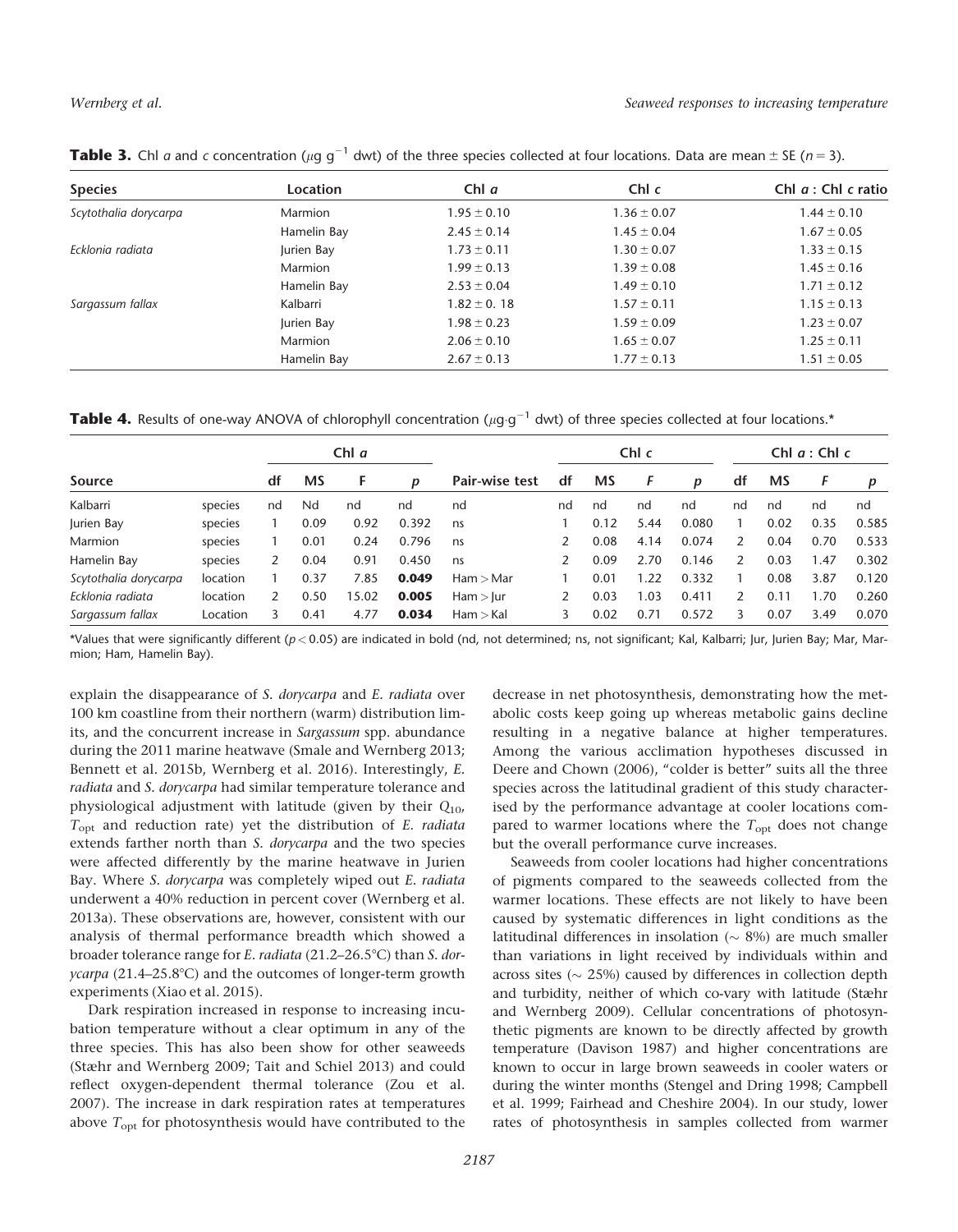locations might be due to the decreasing concentration of Chl a which would lower the light harvesting capacity and therefore also the ability to respond to short-term changes in temperature as seen with the decreasing  $Q_{10}$  values.

In conclusion, the observed differences in thermal physiology of canopy-forming seaweeds likely contribute to the gradual changes in species distribution and population structure across the latitudinal gradient in Western Australia. Seaweeds that are able to efficiently photosynthesise at slightly higher temperatures and have a broader performance range will have a competitive edge over other species in a warming world, resulting in the extension of their ranges and colonisation of space previously occupied by species unable to cope with warming. Further studies based on long-term experiments will help separate pheno- and geno-typic components of these responses and further improve our understanding of the physiological ecology of these foundation species.

#### References

- Bennett, S., T. Wernberg, B. Arackal Joy, T. de Bettignies, and A. H. Campbell. 2015a. Central and rear-edge populations can be equally vulnerable to warming. Nat. Commun. 6: 10280. doi[:10.1038/ncomms10280](http://dx.doi.org/10.1038/ncomms10280)
- Bennett, S., T. Wernberg, E. S. Harvey, J. Santana-Garcon, and B. Saunders. 2015b. Tropical herbivores provide resilience to a climate mediated phase-shift on temperate reefs. Ecol. Lett. 18: 714–723. doi[:10.1111/ele.12450](http://dx.doi.org/10.1111/ele.12450)
- Bennett, S., T. Wernberg, S. D. Connell, A. J. Hobday, C. R. Johnson, and E. S. Poloczanska. 2016. The 'Great Southern Reef': Social, ecological and economic value of Australia's neglected kelp forests. Mar. Freshw. Res. 67: 47– 56. doi[:10.1071/MF15232](http://dx.doi.org/10.1071/MF15232)
- Boyce, D. G., M. R. Lewis, and B. Worm. 2010. Global phytoplankton decline over the past century. Nature 466: 591– 596. doi[:10.1038/nature09268](http://dx.doi.org/10.1038/nature09268)
- Campbell, S. J., J. S. Bite, and T. R. Burridge. 1999. Seasonal patterns in the photosynthetic capacity, tissue pigment and nutrient content of different developmental stages of Undaria pinnatifida (Phaeophyta: Laminariales) in Port Phillip Bay south-eastern Australia. Botanica Marina 42: 231–241. doi[:10.1515/BOT.1999.027](http://dx.doi.org/10.1515/BOT.1999.027)
- Cantin, N. E., A. L. Cohen, K. B. Karnauskas, A. M. Tarrant, and D. C. McCorkle. 2010. Ocean warming slows coral growth in the central Red Sea. Science 329: 322–325. doi: [10.1126/science.1190182](http://dx.doi.org/10.1126/science.1190182)
- Cheung, W. W. L., R. Watson, and D. Pauly. 2013. Signature of ocean warming in global fisheries catch. Nature 497: 365–368. doi[:10.1038/nature12156](http://dx.doi.org/10.1038/nature12156)
- Coble, A. A. R. G., and others. 2016. Climate is variable, but is our science? Limnol. Oceanogr. Bull. in press doi: [10.1002/lob.10115](http://dx.doi.org/10.1002/lob.10115)
- Colvard, N. B., E. Carrington, and B. Helmuth. 2014. Temperature-dependent photosynthesis in the intertidal alga

Fucus gardneri and sensitivity to ongoing climate change. J. Exp. Mar. Biol. Ecol. 458: 6–12. doi[:10.1016/](http://dx.doi.org/10.1016/j.jembe.2014.05.001) [j.jembe.2014.05.001](http://dx.doi.org/10.1016/j.jembe.2014.05.001)

- Costanza, R. R., and others. 2014. Changes in the global value of ecosystem services. Glob. Environ. Chang. 26: 152–158. doi[:10.1016/j.gloenvcha.2014.04.002](http://dx.doi.org/10.1016/j.gloenvcha.2014.04.002)
- Daniel, R. M., M. Dines, and H. H. Petach. 1996. The denaturation and degradation of stable enzymes at high temperatures. Biochem. J. 317: 1–11. doi[:10.1042/bj3170001](http://dx.doi.org/10.1042/bj3170001)
- Davison, I. 1987. Adaptation of photosynthesis in Laminaria saccharina (Phaeophyta) to changes in growth temperature. J. Phycol. **23**: 273-283. doi:[10.1111/j.1529-](http://dx.doi.org/10.1111/j.1529-8817.1987.tb04135.x) [8817.1987.tb04135.x](http://dx.doi.org/10.1111/j.1529-8817.1987.tb04135.x)
- Deere, J., and S. Chown. 2006. Testing the beneficial acclimation hypothesis and its alternatives for locomotor performance. Am. Nat. 168: 630–644. doi[:10.1086/508026](http://dx.doi.org/10.1086/508026)
- Eggert, A., E. Burger, and A. Breeman. 2003. Ecotypic differentiation in thermal traits in the tropical to warmtemperate green macrophyte Valonia utricularis. Botanica Marina. 46: 69–81. doi[:10.1515/BOT.2003.009](http://dx.doi.org/10.1515/BOT.2003.009)
- Fairhead, V. A., and A. C. Cheshire. 2004. Seasonal and depth related variation in the photosynthesis-irradiance response of Ecklonia radiata (Phaeophyta, Laminariales) at West Island, South Australia. Mar. Biol. 145: 415–426. doi[:10.1007/s00227-004-1330-x](http://dx.doi.org/10.1007/s00227-004-1330-x)
- Filbee-Dexter, K., C. J. Feehan, and R. E. Scheibling. 2016. Large-scale degradation of a kelp ecosystem in an ocean warming hotspot. Mar. Ecol. Prog. Ser. 543: 141-152. doi: [10.3354/meps11554](http://dx.doi.org/10.3354/meps11554)
- Fulton, C. J., M. Depczynski, T. H. Holmes, M. M. Noble, B. Radford, T. Wernberg, and S. K. Wilson. 2014. Sea temperature shapes seasonal fluctuations in seaweed biomass within the Ningaloo coral reef ecosystem. Limnol. Oceanogr. 59: 156–166. doi[:10.4319/lo.2014.59.1.0156](http://dx.doi.org/10.4319/lo.2014.59.1.0156)
- Hobday, A. J. L. V., and others. 2016. A hierarchical approach to defining marine heatwaves. Prog. Oceanogr. 141: 227–238. doi:[10.1016/j.pocean.2015.12.014](http://dx.doi.org/10.1016/j.pocean.2015.12.014)
- Hoek, C. V. D. 1982. The distribution of benthic marine algae in relation to the temperature regulation of their life histories. Biol. J. Linnean Soc. 18: 81–144. doi: [10.1111/j.1095-8312.1982.tb02035.x](http://dx.doi.org/10.1111/j.1095-8312.1982.tb02035.x)
- Hurd, C., P. J. Harrison, K. Bischof, and C. S. Lobban. 2014. Seaweed ecology and physiology, 2nd ed. Cambridge Univ. Press.
- Jeffrey, S. W., and G. F. Humphrey. 1975. New spectrophotometric equations for determining chlorophylls a, B, C1 and C2 in higher-plants, Algae and Natural Phytoplankton. Biochem. Physiol. Pflanz. 167: 191–194.
- Johnson, C. R. S. C., and others. 2011. Climate change cascades: Shifts in oceanography, species' ranges and subtidal marine community dynamics in eastern Tasmania. J. Exp. Mar. Biol. Ecol. 400: 17–32. doi:[10.1016/j.jembe.2011.02.032](http://dx.doi.org/10.1016/j.jembe.2011.02.032)
- Jueterbock, A., S. Kollias, I. Smolina, J. M. O. Fernandes, J. A. Coyer, J. L. Olsen, and G. Hoarau. 2014. Thermal stress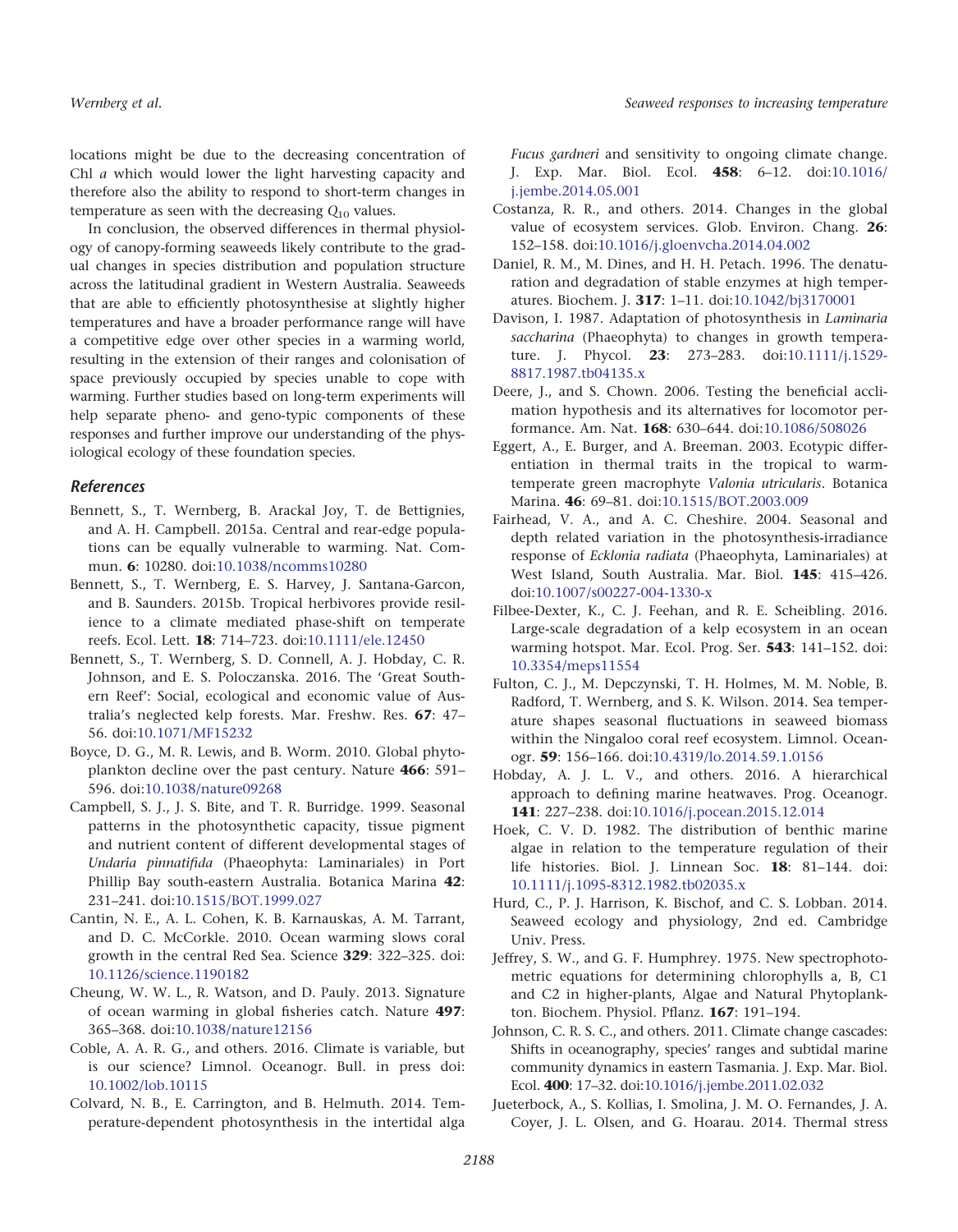resistance of the brown alga Fucus serratus along the North-Atlantic coast: Acclimatization potential to climate change. Mar. Genomics 13: 27–36. doi:[10.1016/](http://dx.doi.org/10.1016/j.margen.2013.12.008) [j.margen.2013.12.008](http://dx.doi.org/10.1016/j.margen.2013.12.008)

- Lima, F. P., P. A. Ribeiro, N. Queiroz, S. J. Hawkins, and A. M. Santos. 2007. Do distributional shifts of northern and southern species of algae match the warming pattern? Glob. Chang. Biol. 13: 2592–2604. doi:[10.1111/j.1365-](http://dx.doi.org/10.1111/j.1365-2486.2007.01451.x) [2486.2007.01451.x](http://dx.doi.org/10.1111/j.1365-2486.2007.01451.x)
- Lough, J., A. Sen Gupta, and A. J. Hobday. 2012. Temperature. Retrieved from [www.oceanclimatechange.org.au](http://www.oceanclimatechange.org.au) 30/38/15. In E. S. Poloczanska, A. J. Hobday, and A. J. Richardson [eds.], Report Card of Marine Climate Change for Australia: Detailed scientific assessment, Hobart.
- Osovitz, C. J., and G. E. Hofmann. 2007. Marine macrophysiology: Studying physiological variation across large spatial scales in marine systems. Comp. Biochem. Physiol. A Mol. Integr. Physiol. 147: 821–827. doi: [10.1016/j.cbpa.2007.02.012](http://dx.doi.org/10.1016/j.cbpa.2007.02.012)
- Pearce, A. F. 1991. Eastern boundary currents of the southern hemisphere. J. R. Soc. West. Aust. 74: 35–45.
- Pearce, A. F., and M. Feng. 2013. The rise and fall of the "marine heat wave" off Western Australia during the summer of 2010/2011. J. Mar. Syst. **111-112**: 139-156. doi[:10.1016/j.jmarsys.2012.10.009](http://dx.doi.org/10.1016/j.jmarsys.2012.10.009)
- Perry, A. L., P. J. Low, J. R. Ellis, and J. D. Reynolds. 2005. Climate change and distribution shifts in marine fishes. Science 308: 1912–1915. doi[:10.1126/science.1111322](http://dx.doi.org/10.1126/science.1111322)
- Phillips, J. A. 2001. Marine macroalgal biodiversity hotspots: Why is there high species richness and endemism in southern Australian marine benthic flora? Biodivers. Con-serv. 10: 1555-1577. doi:[10.1023/A:1011813627613](http://dx.doi.org/10.1023/A:1011813627613)
- Poloczanska, E., A. Hobday, and A. Richardson. 2012. Extreme events and climate change. A Marine Climate Change Impacts and Adaptation Report Card for Australia.
- Raybaud, V. G., and others. 2013. Decline in kelp in West Europe and climate. Plos One 8: e66044. doi:[10.1371/](http://dx.doi.org/10.1371/journal.pone.0066044) [journal.pone.0066044](http://dx.doi.org/10.1371/journal.pone.0066044)
- Smale, D., and T. Wernberg. 2013. Extreme climatic event drives range contraction of a habitat-forming species. Proc. R Soc. B. **280**: 20122829. doi:10.1098/ rspb.2012.2829
- Smale, D. A., M. T. Burrows, P. Moore, N. O'Connor, and S. J. Hawkins. 2013. Threats and knowledge gaps for ecosystem services provided by kelp forests: A northeast Atlantic perspective. Ecol. Evol. 3: 4016–4038. doi:[10.1002/](http://dx.doi.org/10.1002/ece3.774) [ece3.774](http://dx.doi.org/10.1002/ece3.774)
- Smale, D. A., and T. Wernberg. 2009. Satellite-derived SST data as a proxy for water temperature in nearshore benthic ecology. Mar. Ecol. Prog. Ser. 387: 27–37. doi: [10.3354/meps08132](http://dx.doi.org/10.3354/meps08132)
- Somero, G. N. 2010. The physiology of climate change: How potentials for acclimatization and genetic adaptation will

determine 'winners' and 'losers'. J. Exp. Biol. 213: 912– 920. doi[:10.1242/jeb.037473](http://dx.doi.org/10.1242/jeb.037473)

- Stæhr, P. A., and T. Wernberg. 2009. Physiological responses of Ecklonia radiata (Laminariales) to a latitudinal gradient in ocean temperature. J. Phycol. 45: 91–99. doi:[10.1111/](http://dx.doi.org/10.1111/j.1529-8817.2008.00635.x) [j.1529-8817.2008.00635.x](http://dx.doi.org/10.1111/j.1529-8817.2008.00635.x)
- Steneck, R., and C. Johnson. 2013. Kelp forests: Dynamic patterns, processes and feedbacks. Sinaur Associates Inc.
- Stengel, D. B., and M. J. Dring. 1998. Seasonal variation in the pigment content and photosynthesis of different thallus regions of Ascophyllum nodosum (Fucales, Phaeophyta) in relation to position in the canopy. Phycologia 37: 259– 268. doi[:10.2216/i0031-8884-37-4-259.1](http://dx.doi.org/10.2216/i0031-8884-37-4-259.1)
- Straub, S. C., M. S. Thomsen, and T. Wernberg. 2016. The dynamic biogeography of the Anthropocene: The speed of recent range shifts in seaweeds, p. 63–93. In Z.-M. Hu and C. Fraser [eds.], Seaweed phylogeography. Springer Netherlands.
- Tait, L. W., and D. R. Schiel. 2013. Impacts of temperature on primary productivity and respiration in naturally structured macroalgal assemblages. Plos One. 8: e74413. doi[:10.1371/journal.pone.0074413](http://dx.doi.org/10.1371/journal.pone.0074413)
- Tanaka, K., S. Taino, H. Haraguchi, G. Prendergast, and M. Hiraoka. 2012. Warming off southwestern Japan linked to distributional shifts of subtidal canopyforming seaweeds. Ecol. Evol. 2: 2854–2865. doi: [10.1002/ece3.391](http://dx.doi.org/10.1002/ece3.391)
- Voerman, S. E., E. Llera, and J. M. Rico. 2013. Climate driven changes in subtidal kelp forest communities in NW Spain. Mar. Environ. Res. **90**: 119-127. doi[:10.1016/](http://dx.doi.org/10.1016/j.marenvres.2013.06.006) [j.marenvres.2013.06.006](http://dx.doi.org/10.1016/j.marenvres.2013.06.006)
- Webb, W. L., M. Newton, and D. Starr. 1974. Carbon dioxide exchange of Alnus rubra. A mathematical model. Oecologia 17: 281–291. doi[:10.1007/BF00345747](http://dx.doi.org/10.1007/BF00345747)
- Wernberg, T., G. A. Kendrick, and B. D. Toohey. 2005. Modification of the physical environment by an Ecklonia radiata (Laminariales) canopy and implications for associated foliose algae. Aquat. Ecol. 39: 419–430. doi[:10.1007/](http://dx.doi.org/10.1007/s10452-005-9009-z) [s10452-005-9009-z](http://dx.doi.org/10.1007/s10452-005-9009-z)
- Wernberg, T., M. S. Thomsen, F. Tuya, G. A. Kendrick, P. A. Staehr, and B. D. Toohey. 2010. Decreasing resilience of kelp beds along a latitudinal temperature gradient: Potential implications for a warmer future. Ecol. Lett. 13: 685– 694. doi[:10.1111/j.1461-0248.2010.01466.x](http://dx.doi.org/10.1111/j.1461-0248.2010.01466.x)
- Wernberg, T., B. D. Russell, M. S. Thomsen, C. F. D. Gurgel, C. J. A. Bradshaw, E. S. Poloczanska, and S. D. Connell. 2011a. Seaweed communities in retreat from ocean warming. Curr. Biol. 21: 1828–1832. doi[:10.1016/](http://dx.doi.org/10.1016/j.cub.2011.09.028) [j.cub.2011.09.028](http://dx.doi.org/10.1016/j.cub.2011.09.028)
- Wernberg, T., M. S. Thomsen, F. Tuya, and G. A. Kendrick. 2011b. Biogenic habitat structure of seaweeds change along a latitudinal gradient in ocean temperature. J. Exp. Mar. Biol. Ecol. **400**: 264-271. doi:[10.1016/](http://dx.doi.org/10.1016/j.jembe.2011.02.021) [j.jembe.2011.02.021](http://dx.doi.org/10.1016/j.jembe.2011.02.021)